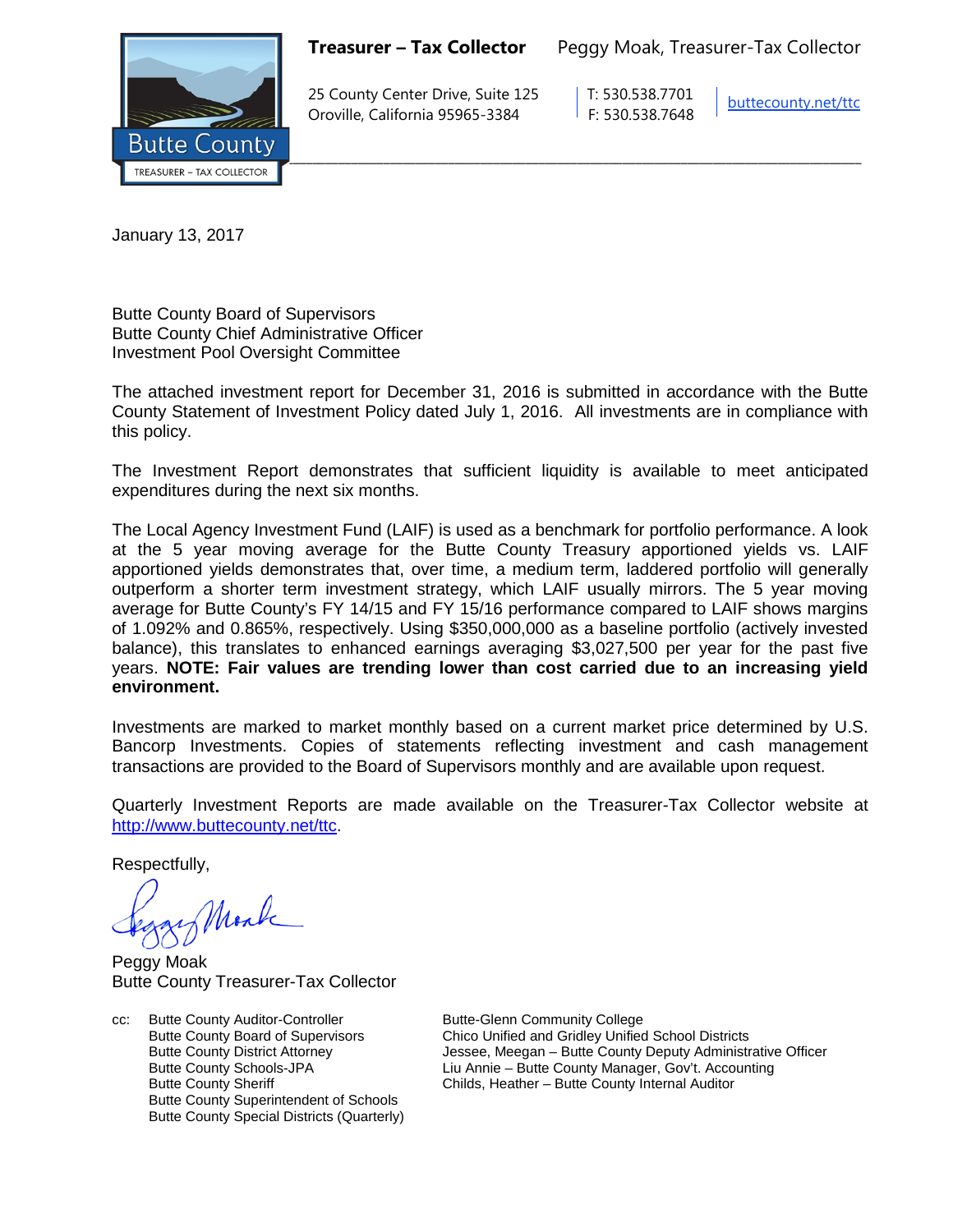

**December 31, 2016**

|                                                                                                                                                                          | YIELD TO         | <b>WEIGHTED AVERAGE</b> |                                                    |                                                    |                                                    |  |  |  |
|--------------------------------------------------------------------------------------------------------------------------------------------------------------------------|------------------|-------------------------|----------------------------------------------------|----------------------------------------------------|----------------------------------------------------|--|--|--|
| <b>ACTIVELY MANAGED PORTFOLIO:</b>                                                                                                                                       | <b>MATURITY</b>  | <b>MATURITY (DAYS)*</b> | <b>PAR VALUE</b>                                   | <b>FAIR VALUE</b>                                  | <b>COST CARRIED</b>                                |  |  |  |
|                                                                                                                                                                          |                  | 1                       |                                                    |                                                    |                                                    |  |  |  |
| <b>LOCAL AGENCY INVESTMENT FUND (LAIF)</b>                                                                                                                               | 0.719%           | 1                       | 100,522,814.10                                     | 100,522,814.10                                     | 100,522,814.10                                     |  |  |  |
| <b>CALTRUST SHORT TERM</b><br><b>CAMP SHORT TERM</b>                                                                                                                     | 0.904%<br>0.720% | 1                       | 4,566.35<br>20,081,393.46                          | 4,566.35                                           | 4,559.60<br>20,081,393.46                          |  |  |  |
| <b>BANK MONEY MARKET (COLLATERALIZED)</b>                                                                                                                                | 0.670%           | 1                       | 1,000,954.52                                       | 20,081,393.46<br>1,000,954.52                      | 1,000,954.52                                       |  |  |  |
| <b>U.S. TREASURY NOTES**</b>                                                                                                                                             | 1.407%           | 1,212                   | 9,000,000.00                                       |                                                    |                                                    |  |  |  |
| <b>MUNICIPAL BONDS**</b>                                                                                                                                                 | 1.652%           | 1,117                   |                                                    | 8,953,200.00                                       | 9,007,115.57                                       |  |  |  |
| <b>CORPORATE NOTES**</b>                                                                                                                                                 | 1.563%           | 902                     | 35,570,000.00<br>50,987,000.00                     | 35,372,020.70<br>51,059,825.86                     | 35,751,757.65<br>51,403,957.41                     |  |  |  |
|                                                                                                                                                                          |                  |                         |                                                    |                                                    |                                                    |  |  |  |
| <b>NEGOTIABLE CDS**</b>                                                                                                                                                  | 1.740%           | 1,267<br>114            | 5,750,000.00                                       | 5,748,390.75                                       | 5,748,391.05                                       |  |  |  |
| CERTIFICATES OF DEPOSIT (COLLATERALIZED)<br><b>FEDERAL AGENCY NOTES**</b>                                                                                                | 1.100%<br>1.297% | 942                     | 500,000.00<br>201,215,000.00                       | 500,000.00<br>199,685,106.26                       | 500,000.00                                         |  |  |  |
|                                                                                                                                                                          |                  |                         |                                                    |                                                    | 201,044,247.41                                     |  |  |  |
| <b>TOTAL ACTIVELY MANAGED PORTFOLIO:</b>                                                                                                                                 | 1.202%           | 692                     | 424,631,728.43                                     | 422,928,272.00                                     | 425,065,190.77                                     |  |  |  |
| <b>SCHOOL BOND PROCEEDS</b> (see page 2 for details)<br><b>OPERATING ACCOUNTS</b><br><b>U.S. BANK CHECKING ACCOUNT DEPOSITS</b><br><b>OPERATING CASH</b><br><b>OTHER</b> |                  |                         | 2,191,699.55<br>38,884,993.54<br>23,152.13<br>0.00 | 2,191,699.55<br>38,884,993.54<br>23,152.13<br>0.00 | 2,191,699.55<br>38,884,993.54<br>23,152.13<br>0.00 |  |  |  |
| <b>TOTAL TREASURER'S FUND LEDGER BALANCE:</b>                                                                                                                            |                  | 465,731,573.65          | 464,028,117.22                                     | 466,165,035.99                                     |                                                    |  |  |  |
| <b>INVESTMENTS UNDER MANAGEMENT OF TRUSTEES</b> (see page 3 for details)                                                                                                 |                  |                         | 2,180,865.86                                       | 2,180,865.86                                       | 2,204,268.08                                       |  |  |  |
|                                                                                                                                                                          |                  |                         | <b>PAR VALUE</b>                                   | <b>FAIR VALUE</b>                                  | <b>COST CARRIED</b>                                |  |  |  |
| <b>TOTAL CASH AND INVESTMENTS:</b>                                                                                                                                       |                  |                         | 467,912,439.51                                     | 466,208,983.08                                     | 468,369,304.07                                     |  |  |  |
| <b>SIX MONTH LIQUIDITY PROJECTIONS</b>                                                                                                                                   |                  |                         |                                                    |                                                    |                                                    |  |  |  |
| Estimated Cash Receipts for Next Six Months                                                                                                                              |                  |                         |                                                    | 417,100,338                                        |                                                    |  |  |  |
| <b>Estimated Disbursements for Next Six Months</b>                                                                                                                       |                  |                         |                                                    | -487,727,619                                       |                                                    |  |  |  |
| Estimated Net Cash Flow for Next Six Months***                                                                                                                           |                  |                         |                                                    | $-70,627,281$ (A1)                                 |                                                    |  |  |  |
| <b>Prudent Reserve</b>                                                                                                                                                   |                  |                         |                                                    | $-30,000,000$ (A2)                                 |                                                    |  |  |  |

Securities Maturing 15,000,000 (B)<br>
Local Agency Investment Fund / Cal Trust / MMF /CAMP 1999/1999 121,609,722 (C) Local Agency Investment Fund / Cal Trust / MMF /CAMP

Total Liquidity for Next Six Months 35,982,441 (A1+A2+B+C)

Estimated Cash Available for Long Term Investment -30,000,000 Remaining Available Liquidity **1998** Superior 1 and the United States of the United States of the States of the States of the States of the States of the States of the States of the States of the States of the States of th

| Total Par Value of actively managed investments maturing in less than 12 months: | 166.874.728 |
|----------------------------------------------------------------------------------|-------------|
| Total Par Value of actively managed investments maturing in more than 12 months: | 257.757.000 |

\* Actual Weighted Average Maturity will be shorter, and actual dollar amount of investments maturing in less than 12 months will be higher than stated, due to call features on investments.

\*\* See page 5 for detailed list of investments.

\*\*\* Includes TRAN (Tax and Revenue Anticipation Notes) receipts and disbursements, if applicable.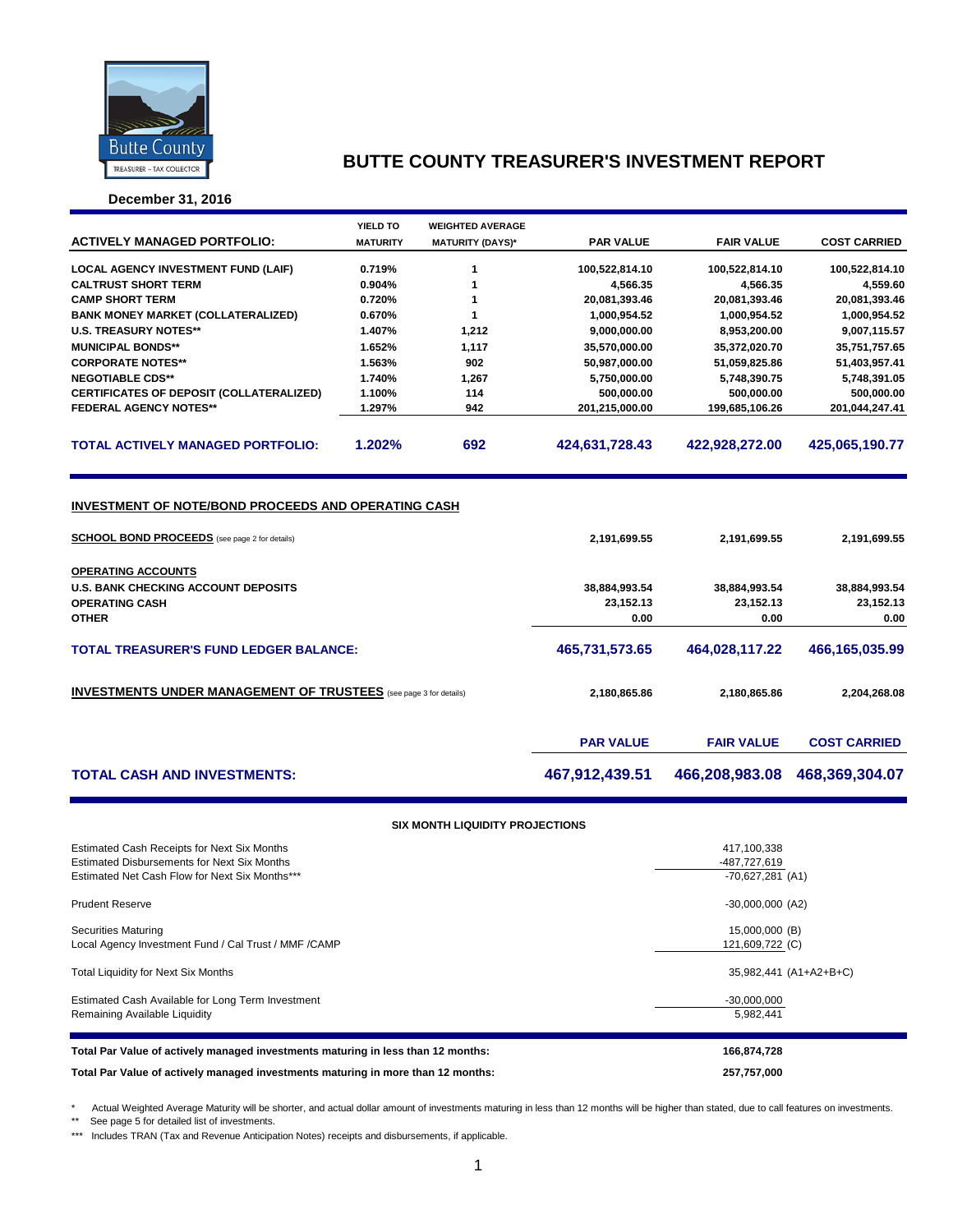### **INVESTMENT OF SCHOOL BOND PROCEEDS**

**December 31, 2016**

| <b>BOND/NOTE DESCRIPTION</b>                       | <b>INVESTMENT</b><br><b>TYPE</b> | <b>MATURITY</b><br><b>DATE</b> | <b>DESCRIPTION</b> | <b>ANNUAL</b><br>YIELD* | <b>PAR</b><br><b>VALUE</b> | <b>FAIR</b><br><b>VALUE</b> | <b>COST</b><br><b>CARRIED</b> |
|----------------------------------------------------|----------------------------------|--------------------------------|--------------------|-------------------------|----------------------------|-----------------------------|-------------------------------|
| <b>BONDS - LOCAL AGENCY INVESTMENT FUND (LAIF)</b> |                                  |                                |                    |                         |                            |                             |                               |
| <b>Chico Unified Measure E Series A</b>            | LAIF                             |                                |                    | 0.719%                  | 2,191,699.55               | 2,191,699.55                | 2,191,699.55                  |
|                                                    |                                  |                                |                    |                         | <b>PAR</b><br><b>VALUE</b> | <b>FAIR</b><br><b>VALUE</b> | <b>COST</b><br><b>CARRIED</b> |
| <b>GRAND TOTAL</b>                                 |                                  |                                |                    |                         | 2,191,699.55               | 2,191,699.55                | 2,191,699.55                  |

\* Yields quoted above are a snapshot per investment type. Actual yields earned on school bonds are calculated by the Treasurer's office and are a composite of investment earnings less Treasury costs.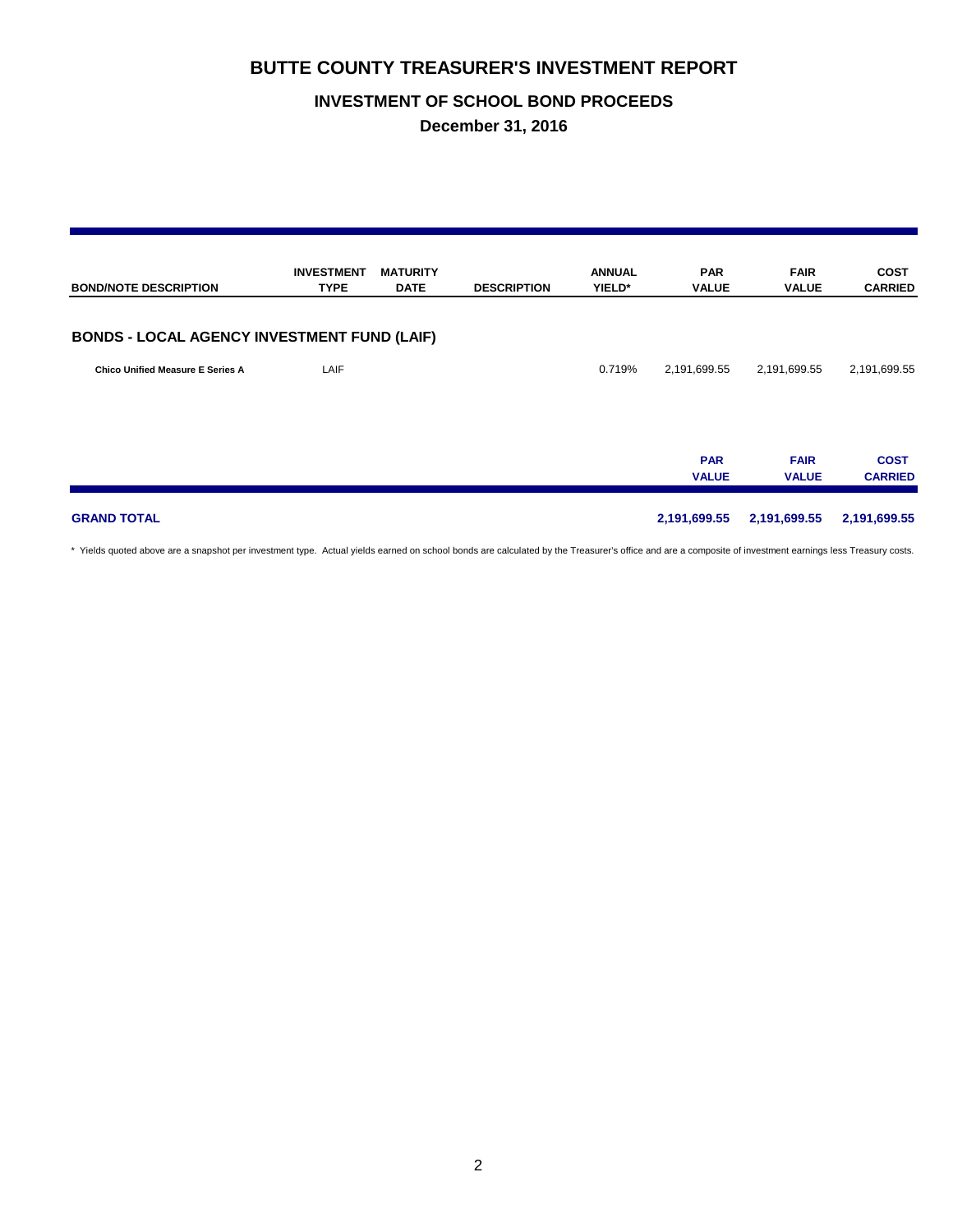**DEPOSITS AND INVESTMENTS UNDER MANAGEMENT OF TRUSTEES/FISCAL AGENTS**

**December 31, 2016**

|                                                                          | <b>INVESTMENT</b>      | <b>MATURITY</b> |                              | <b>ANNUAL</b> | <b>PAR</b>   | <b>FAIR</b>                            | <b>COST</b>    |  |
|--------------------------------------------------------------------------|------------------------|-----------------|------------------------------|---------------|--------------|----------------------------------------|----------------|--|
| <b>FINANCING PROGRAM</b>                                                 | <b>TYPE</b>            | <b>DATE</b>     | <b>DESCRIPTION</b>           | <b>YIELD</b>  | <b>VALUE</b> | <b>VALUE</b>                           | <b>CARRIED</b> |  |
|                                                                          |                        |                 |                              |               |              |                                        |                |  |
| <b>2004 PENSION OBLIGATION BONDS</b><br><b>WELLS FARGO BANK, TRUSTEE</b> |                        |                 |                              |               |              |                                        |                |  |
| Series A Bond Fund #XXXX1106                                             | <b>Money Market</b>    |                 | HERITAGE MM #3106            | 0.314%        | 1,116,911.11 | 1,116,911.11                           | 1,116,911.11   |  |
| Int. Rate Stabilization Fund #XXXX1109                                   | <b>Money Market</b>    |                 | HERITAGE MM #3106            | 0.314%        | 1,008.55     | 1,008.55                               | 1,008.55       |  |
|                                                                          | Pooled Agency Funds    |                 | Local Agency Investment Fund | 0.719%        | 1.642.16     | 1,642.16                               | 1,642.16       |  |
| Principal Account Fund #XXXX1140                                         | Cash                   |                 | Cash                         | 0.000%        | 11.54        | 11.54                                  | 11.54          |  |
| Interest Account Fund #XXXX1141                                          | Cash                   |                 | Cash                         | 0.000%        | 5.62         | 5.62                                   | 5.62           |  |
| Surplus Account Fund #XXXX1142                                           | Cash                   |                 | Cash                         | 0.000%        | 624.20       | 624.20                                 | 624.20         |  |
| Series B Interest Fund #XXXX1301                                         | <b>Money Market</b>    |                 | HERITAGE MM #3106            | 0.314%        | 17,512.41    | 17,512.41                              | 17,512.41      |  |
| Series B Bond Fund #XXXX1305                                             | <b>Money Market</b>    |                 | HERITAGE MM #3106            | 0.314%        | 921.106.37   | 921,106.37                             | 921,106.37     |  |
| Series B Interest Fund #XXXX1307                                         | <b>Money Market</b>    |                 | HERITAGE MM #3106            | 0.314%        | 18.98        | 18.98                                  | 18.98          |  |
|                                                                          |                        |                 |                              |               |              |                                        |                |  |
| <b>SUBTOTAL</b>                                                          |                        |                 |                              |               | 2,058,840.94 | 2,058,840.94                           | 2,058,840.94   |  |
| <b>DEPOSITS WITH FISCAL AGENTS</b>                                       |                        |                 |                              |               |              |                                        |                |  |
| <b>Discovery Benefits</b>                                                |                        |                 |                              |               |              |                                        |                |  |
| Plan Year Cash Balance 1/01/15 - 12/31/15*                               |                        |                 |                              | <b>NA</b>     | 6,597.78     | 6,597.78                               | **30,000.00    |  |
| York Risk Services Group - Claim Administrators                          |                        |                 |                              |               |              |                                        |                |  |
| Umpqua Bank #XXXXX2601                                                   | <b>Commercial Bank</b> |                 | <b>Business Checking</b>     | <b>NA</b>     | 115,427.14   | 115,427.14                             | 115,427.14     |  |
| <b>SUBTOTAL</b>                                                          |                        |                 |                              |               | 122,024.92   | 122,024.92                             | 145,427.14     |  |
|                                                                          |                        |                 |                              |               |              |                                        |                |  |
|                                                                          |                        |                 |                              |               | <b>PAR</b>   | <b>FAIR</b>                            | <b>COST</b>    |  |
|                                                                          |                        |                 |                              |               | <b>VALUE</b> | <b>VALUE</b>                           | <b>CARRIED</b> |  |
| <b>GRAND TOTAL</b>                                                       |                        |                 |                              |               |              | 2,180,865.86 2,180,865.86 2,204,268.08 |                |  |

\* Represents the most current data available (source: Auditor-Controller)

\*\* Benefits can be paid in advance of receipt of offsetting payroll deductions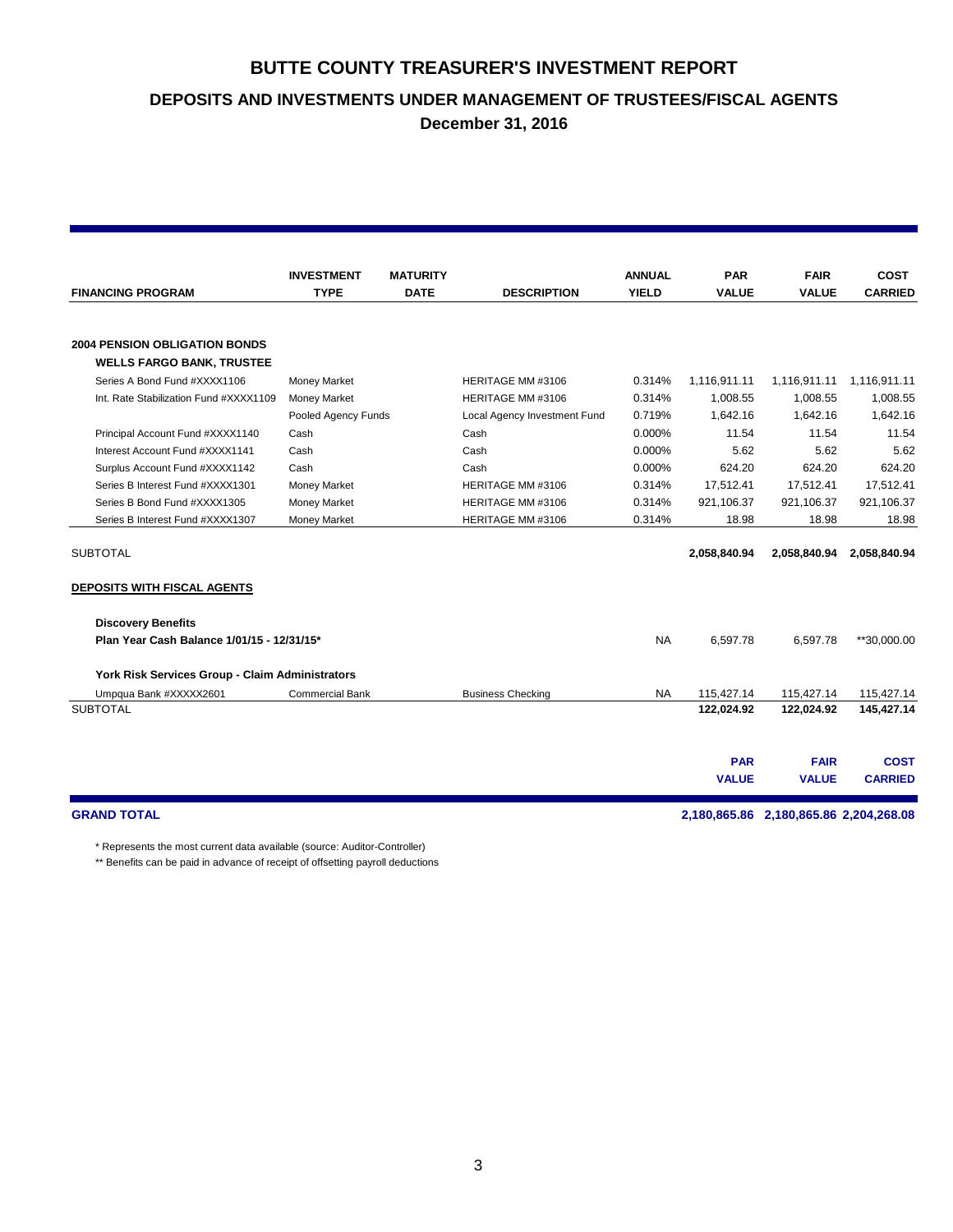**ACTIVELY MANAGED PORTFOLIO "AT-A-GLANCE"**

**December 31, 2016**



# **Butte County Pooled Treasury Portfolio Balance\*\* Net of Tax and Revenue Anticipation Notes (TRAN) and Bond Proceeds**



**\*\* This chart does not include deposits from TRAN, Bond Proceeds, or Investments under Management of Trustees.**

 **It is intended to demonstrate cash flow trends and establish a baseline for the portfolio, enabling medium term investments.**